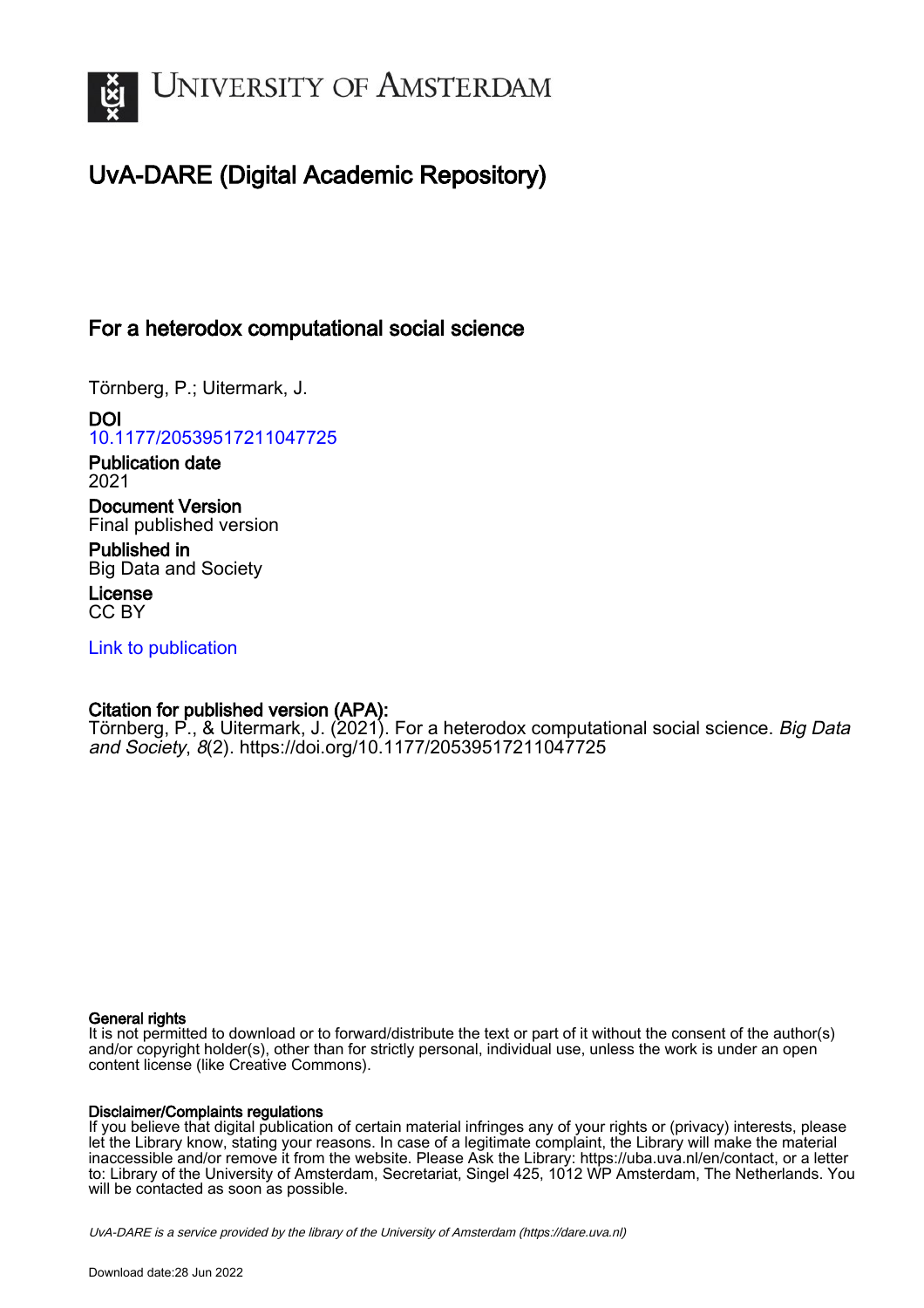# For a heterodox computational social science

Big Data & Society July–December: 1–13 © The Author(s) 2021 Article reuse guidelines: [sagepub.com/journals-permissions](https://us.sagepub.com/en-us/journals-permissions) DOI: 10.1177/20539517211047725 [journals.sagepub.com/home/bds](https://journals.sagepub.com/home/bds)



Petter Törnberg **D** and Justus Uitermark **D** 

#### Abstract

The proliferation of digital data has been the impetus for the emergence of a new discipline for the study of social life: 'computational social science'. Much research in this field is founded on the premise that society is a complex system with emergent structures that can be modeled or reconstructed through digital data. This paper suggests that computational social science serves practical and legitimizing functions for digital capitalism in much the same way that neoclassical economics does for neoliberalism. In recognition of this homology, this paper develops a critique of the complexity perspective of computational social science and argues for a heterodox computational social science founded on the meta-theory of critical realism that is critical, methodological pluralist, interpretative and explanative. This implies diverting computational social science' computational methods and digital data so as to not be aimed at identifying invariant laws of social life, or optimizing state and corporate practices, but to instead be used as part of broader research strategies to identify contingent patterns, develop conjunctural explanations, and propose qualitatively different ways of organizing social life.

#### Keywords

Computational social science, complexity, digital capitalism, surveillance capitalism, neoclassical economics

# Introduction

Over the past decade, digital data and methods have become the foundation of an emerging paradigm for studying social behavior. Computational approaches to social scientific research have begun to cluster under the label of 'computational social science' (CSS), an interdisciplinary subfield that 'includes analysis of web-scale observational data, virtual lab-style experiments, and computational modeling' (Watts, 2013: 6). Bringing powerful new methods to bear, this field has opened up exciting new research opportunities and enabled unprecedented examination of social phenomena. CSS is one of the most rapidly growing fields in academia, involving a wide range of scientific disciplines as well as strong links to the private sector, and is gaining recognition from funding agencies, governments, and the media (Edelmann et al., 2020).

Although still diverse and in rapid change, CSS is gradually beginning to establish itself as a paradigm through a growing number of dedicated conferences and journals as well as textbooks and manifestos. Leading scholars often characterize CSS as not only united by more than the use of digital data and methods, but also by a set of epistemic perspectives – a 'Weltanschauung' founded in a 'computational paradigm of society' (Cioffi-Revilla, 2017: 1). This perspective draws praxeomorphically (Bauman, 2013: 56)

on the interactional structure of digital data, contrasted with 'rows of cases and columns of variables' (Lazer et al., 2020: 1060) of traditional quantitative methods by emphasizing complexity and interaction, networks, and flows. Researchers with this understanding of CSS view the advent of digital data as an opportunity to bring to the study of social life the rigor, scope, and certainty of the natural sciences. To these scholars, the expansion of metaphors from the natural sciences appears as a promise of a coming data-driven 'hard' social science; a 'sociology of the 21st century' enabled by data giving us 'the chance to view society in all its complexity, through the millions of networks of person-to-person exchanges' (Pentland, cited in Manovich, 2011: 464). At the base of this promise is the conviction that society is a complex system that can be understood through theories and methods that have been developed to understand other complex systems

Amsterdam Institute for Social Science Research, University of Amsterdam, Amsterdam, the Netherlands

#### Corresponding author:

Petter Törnberg, Amsterdam Institute for Social Science Research, University of Amsterdam, Postbus 15629, 1001 NC, Amsterdam, the Netherlands. Email: [p.tornberg@uva.nl](mailto:p.tornberg@uva.nl)

Creative Commons CC BY: This article is distributed under the terms of the Creative Commons Attribution 4.0 License ([https://](https://creativecommons.org/licenses/by/4.0/) [creativecommons.org/licenses/by/4.0/\) which permits any use, reproduction and distribution of the work without further permission](https://creativecommons.org/licenses/by/4.0/) provided the original work is attributed as specifi[ed on the SAGE and Open Access page \(https://us.sagepub.com/en-us/nam/open-access-at-sage\).](https://us.sagepub.com/en-us/nam/open-access-at-sage)

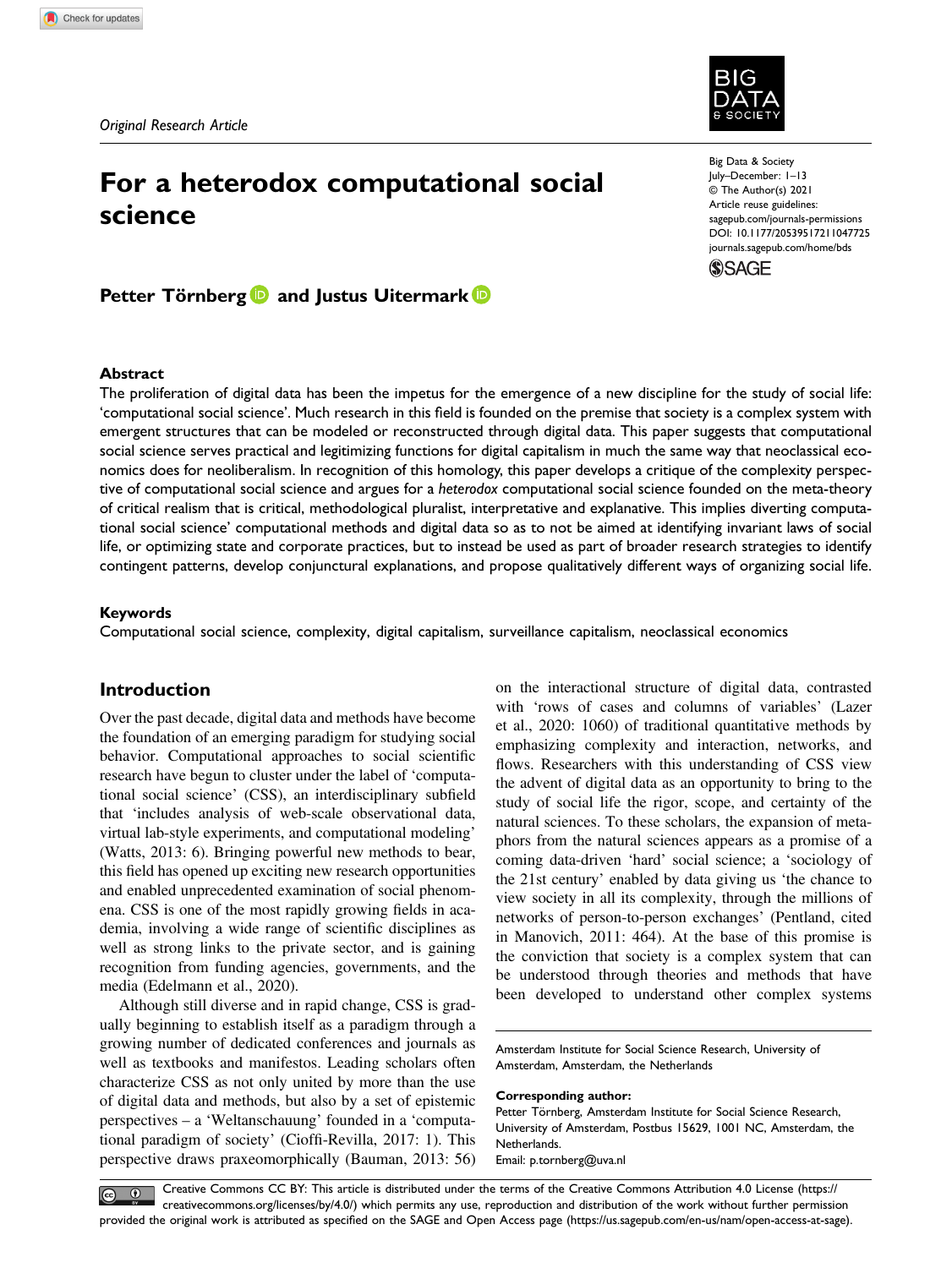such as brains, ecosystems, or ant colonies. Not all scholars identifying as computational social scientists operate under this framework, but the perspective constitutes the implicit

paper. The advent of digital data has, however, also separately spawned another major literature, which takes a political economy lens to examine the role and nature of digital data in contemporary society. Although CSS tends to view digital data as accidental byproducts of social life – often referred to as 'digital traces' or 'footprints' – that can be used to reconstruct interactions, this literature views digital data as commodities or a form of capital. Under labels such as 'informational capitalism' (Fuchs, 2010), 'communicative capitalism' (Dean, 2005), 'platform capitalism' (Srnicek, 2017), 'digital capitalism' (Sadowski, 2019), or 'surveillance capitalism' (Foster and McChesney, 2014; Zuboff, 2019), this literature views platforms as designed to produce and valorize data; they are deployed to monetize social interactions by quantifying social life to allow prediction and manipulation (Couldry and Mejias, 2020; Cukier and Mayer-Schoenberger, 2013). The value instilled in data relies on (belief in) the capacity to capture, analyze, predict, and control the social world (Van Dijck, 2014; see also Lohr, 2015). The data are, in other words, not an accidental trace of social interaction – au contraire, it would be more apt to say that the sociality is the afterthought of the extraction of digital data.

or explicit foundation for a dominant subcurrent of CSS. It is this mainstream that we focus on and engage with in this

Placing CSS in light of the literature on digital capitalism, this paper suggests that the relation between CSS and contemporary capitalism is homologous to the relation between neoclassical economics and neoliberal capitalism, in the sense that that it constitutes a scientific paradigm which provides tools and scientific legitimacy to a mode of capitalist accumulation. CSS is located at the interstices between academia and industry, as the field provides the training, methods, theories, and legitimacy that help instill digital data with economic value, with many leading scholars being affiliated to companies such as Microsoft or Google. In light of this liaison between CSS and digital capitalism, many scholars have distanced themselves from CSS, instead developing alternative approaches to understanding the role of digital data, establishing subdisciplinary fields such as new media studies (Rogers, 2013), digital geography (Ash et al., 2018; Leszczynski, 2015), digital sociology (Marres, 2017), and critical data studies (Dalton et al., 2016).

This paper attempts instead to salvage the potential of methods and metaphors developed within CSS, by re-embedding the 'methodological approach of data-driven science within a different epistemological framing that enables social scientists to draw valuable insights from Big Data that are situated and reflexive' (Kitchin, 2014: 9). In recognition of the homology between CSS and

neoclassical economics, we propose a heterodox CSS (HCSS) that parallels the response of heterodox economics to neoclassical economics. This results in an approach that, similar to heterodox economics, is grounded in critical realism, and that is critical, methodological pluralist, interpretative, and explanative. It does not do away with the concept of complexity but rather situates complexity within a broader social ontology, premised on the conviction that there are no immutable laws of social life or any one optimal solution to social problems. The purpose of HCSS, then, is not to identify laws or provide optimal solutions but to develop conjunctural explanations, offer different ways of perceiving and addressing issues, and to propose qualitatively different ways of organizing social life.

# CSS as an emerging paradigm

Although the roots of CSS can be traced back to decades of computational experiments and explorations (e.g. Conway, 1970; Langton, 1997), its recent explosive growth has been driven largely by the new availability of digital data. These data have brought computer scientists, physicists, and social scientists to coalesce under the flag of CSS, which is emerging as the foremost label for social scientific data analytics (Lazer et al., 2020). Although CSS remains in some ways a 'loosely connected intellectual community of social scientists, computer scientists, statistical physicists, and others' (Lazer et al., 2020: 1060), it is coming to formulate a distinct approach and metatheory, presented in a growing number of introductory textbooks and manifestos (Christakis, 2012). At the same time, the field is establishing itself institutionally through annual conferences (e.g. IC2S2) and dedicated journals (e.g. JCSS). CSS makes use of a toolkit of sophisticated computational methods, including natural language processing (Hirschberg and Manning, 2015), complex/social network analysis (Watts, 2004), machine learning (Molina and Garip, 2019), and agent-based modeling (Squazzoni, 2012).

Some CSS scholars argue that the field can be described as part of a new paradigm – the 'computational paradigm of society', as Cioffi-Revilla (2017: 2) refers to it in his introductory CSS textbook, characterized by a distinct worldview and epistemological perspective. The worldview described by Cioffi-Revilla draws strongly on physics and computer science, expressed in the oft-mentioned prediction that data will 'revolutionize' the social sciences. In this view, Big Data will enable a 'hard science' approach to the social world, in essence bringing it into the domain of physics. This hope can be observed in scholars such as Lev Manovich (2016) arguing that 'Digital is what gave culture the scale of physics, chemistry or neuroscience. Now we have enough data and fast enough computers to actually study the "physics" of culture'. The physicists Caldarelli et al. (2018: 870) similarly argue that the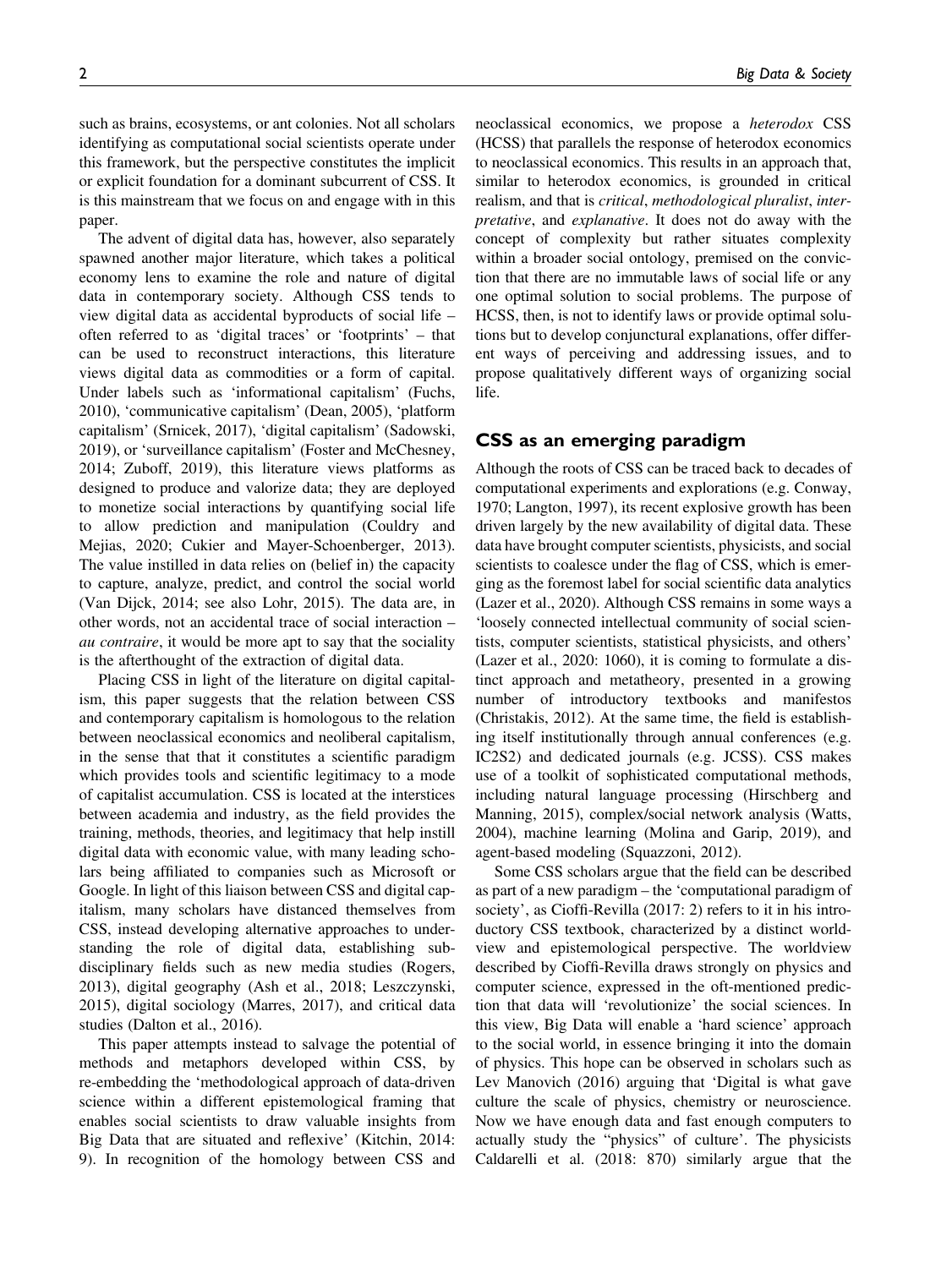proliferation of digital data 'provide the opportunity to build a "physics of society": describing a society—composed of many interacting heterogeneous entities (people, businesses, institutions)—as a physical system'. For these scholars, the promise of CSS is, thus, not only to contribute new methods to traditional social science research, but rather also to supplant it with 'an entirely new scientific approach for social analysis' (Conte et al., 2012: 327) aiming to 'uncover the laws of the society' (Conte et al., 2012). Nicholas Christakis similarly describes CSS as 'a new kind of social science' (Christakis, 2012), which answers to the crisis of the old approach of empirical sociology (Savage and Burrows, 2007) by supplanting surveys and interviews with data mining and simulation (Conte et al., 2012; Lazer et al., 2009). As Watts (2011: 266) puts it, 'just as the invention of the telescope revolutionized the study of the heavens, so too by rendering the unmeasurable measurable, the technological revolution in mobile, Web, and Internet communications has the potential to revolutionize our understanding of ourselves … we have finally found our telescope. Let the revolution begin'.

In some ways, this call goes beyond even making social science a 'hard' science in the sense of 'replicable, cumulative, and coherent' (Lazer et al., 2020: 1062). Watts (2017) proposes a 'solution-oriented' social science (see also Lazer et al., 2020: 1062), expressing frustration with the prevalence of a multitude of immensurable theories, and arguing that it is indicative of the dismal state of the social sciences that Microsoft's CEO would not be able to find a definitive answer in the scholarly literature to the question of how to optimally reorganize the corporation (Watts, cited in Van den Berg, 2017). Pentland (2015) similarly envisions a society in which massive data and new methods allow not only deeper understanding, but also make it possible to engineer 'better' social systems. Pentland points to social media platforms to show the possibilities to use social pressure to control and direct social life, treating society as a control problem which can be 'tuned' to produce 'better outcomes'. These scholars are in other words not merely aiming to understand social systems with the precision of a 'hard' science, but also to treat society as a system of engineering, to be tuned and optimized.

#### Society as a complex system

The conceptualization of society as a complex system is expressive of an underlying 'naturalism' in CSS: the belief that there is a continuity between the natural and social world that makes it unnecessary to appeal to qualities such as conscience, intentionality or meaning to account for social behavior. Although social physics may at times be presented as 'a new science' (e.g. Pentland, 2015), it harks back to the social physics of the 19th century, with for instance Auguste Comte's Le Producteur describing social physics as a science that treats 'social phenomena [...] as being subject to natural and invariable laws' (Iggers, 1959, cf. Conte et al., 2012). The naturalism of contemporary CSS is, however, of a different variety than that which informed 19th-century social physics. As Cioffi-Revilla (2017: 7) argues, CSS' naturalism draws on complexity science, with its historical roots in dynamical system theory and early scientific computing at the Los Alamos National Laboratory in the 1970s, and linked to earlier traditions of cybernetics (Galison, 1997). This ontological stance subscribes to naturalism but brings a fundamental criticism against the linearity and equilibria of traditional quantitative approaches (Cilliers, 2002). As Ball (2012: ix) puts it, in the complexity science perspective, the traditional conceptualization of social physics:

… remains valid but it often drew on the wrong analogies. Society does not run along the same predictable, 'clockwork' lines as the Newtonian universe. It is closer to the kind of complex systems that typically preoccupy statistical physicists today: avalanches and granular flows, flocks of birds and fish, networks of interaction in neurology, cell biology and technology. (Ball, 2012: IX)

This notion of the social world being a 'complex system' in the same way as complex systems within the natural world is a recurring notion in CSS (e.g. Conte et al., 2012; Watts, 2013: 6), providing impetus to the notion that society is amenable to the same methods and approaches. This complexity perspective stems from physics and views macropatterns as the emergent and aggregate outcome of microinteractions (Conte et al., 2012). Such an approach allows powerful insight into phenomena in which the reflexivity and meaning-making of individuals can be bracketed, and captures well situations where these play limited roles, such as traffic congestions or pedestrian flows (Andersson et al., 2014). Many of the optimization algorithms that lay the foundation of data analysis are designed according to the same type of nature-inspired complex system metaphor, including machine learning and stochastic optimization. These algorithms are often built on simulating biological distributed computation systems, such as ants or swarms looking for food, neural networks, or biological evolution (Mitchell, 2009; Wahde, 2008). In this sense, the complexity perspective permeates CSS both methodologically and epistemologically.

The ontology of complexity aligns with the relational and interactive nature of digital data produced by digital platforms, contrasted against surveys, which are argued to slot reality into fixed categories, variables, and variances, concealing its interactional elements (Conte et al., 2012; Lazer et al., 2020). The epistemic features of digital data are, thus, taken to represent the true characteristics of the social world – heterogeneous, interactional, and emergent (Conte et al., 2012). Although census data are seen as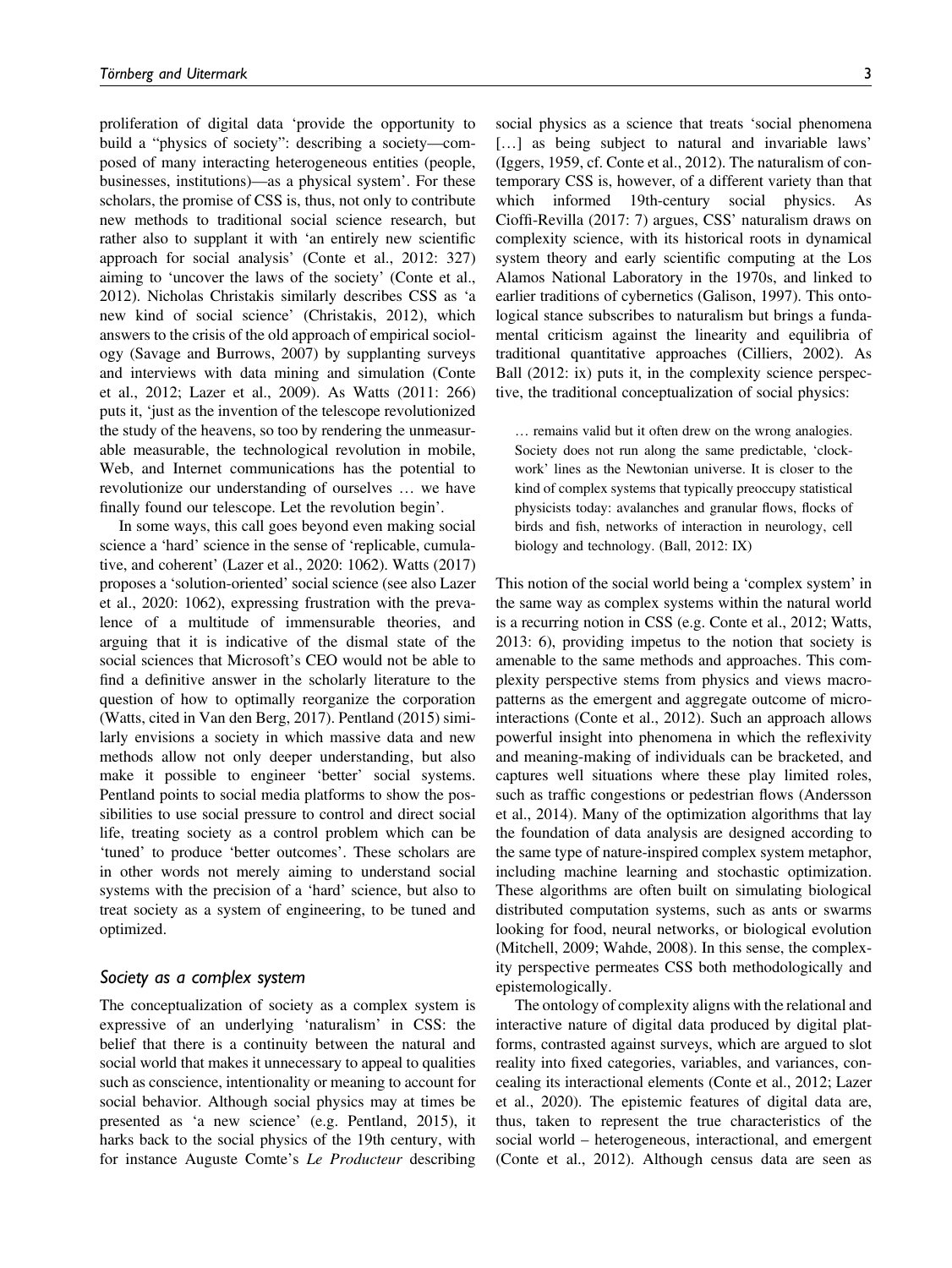produced for scientific analysis, digital data are a 'naturally occurring by-product' (Edwards et al., 2013) of social processes, rather than something produced for scientific consumption. The data culled from platforms such as Facebook, Twitter, and Instagram are described as 'imprints' or 'traces' of people's actual behavior or moods (Lazer et al., 2020), informing us of what people actually do, instead of merely what they say they do (Pentland, 2015).

This type of uncritical praise of data as 'raw' and freely available has calmed somewhat in recent years, as questions of ethical issues and the role of platforms in shaping data have become topics of discussion also within the discipline. These are, however, not seen as fundamental epistemological issues, but rather as institutional and technical problems, to be resolved by, for instance, further consolidating CSS as a discipline, drawing out clear guidelines and setting ethical rules, and establishing models for collaboration and data sharing with the private sector (see Lazer et al., 2020).

#### Patterns and mechanisms

CSS has elaborated three main approaches to studying the social world: pattern-identification, simulation, and experimentation. These strands overlap and interlink, but also express internal tensions. The first strand comprises the identification of large-scale patterns in data. Informed by universalities in complexity science, this is a pursuit of regularities which apply in a range of social and natural domains, epitomized by the Feigenbaum constants in chaos theory (Cvitanovic et al., 2005), and by scaling and power laws (West, 2017). Such laws are often taken to point to underlying properties of the system, indicating the corresponding universal mechanisms at play (e.g. Watts, 2004; West, 2017). For instance, identifying a power-law distribution in social networks may be taken to imply preferential attachment in the formation of network ties (Barabási and Albert, 1999). The pattern-finding approach is also central to more descriptive research that provides a quantitative characterization of large data.

A second strand is the linking of macro-dynamics to micro-mechanisms through the use of simulations and computational modeling, such as agent-based models. Conte et al. (2012) refer to these models as aimed at 'generative explanation', in reference to Epstein's (2006) 'generative social science': 'computer code, that reproduce some key features of societies' (Conte et al., 2012; see also Cioffi-Revilla, 2016). Such models view social institutions, organizations, and behavior as 'emerging' from individual behavior, analogously to how the behavior of an ant colony emerges from the interactions of individual ants. This tends to take the form of formulating hypotheses about individual interactions, and then using computational methods to simulate a large number of causal steps, to see

what type of macro-dynamics these generate, thus constituting a form of computational hypo-deductive modeling. An example is the Barabási–Albert model, which shows that when creation of a network tie at the micro-level depends on the node's previous number of connections, the outcome at the macro-level is a power-law distribution of ties (Barabási and Albert, 1999).

A final important strand of CSS research is large-scale online experiments, often aimed at identifying micromechanisms that produce emergent phenomena. This is epitomized by the use of large-scale online experiments, drawing from the commercial use of the so-called A/B testing to optimize digital technologies (Huang et al., 2018). In these experiments, researchers construct or modify online platforms and observe how user behavior is affected by a given treatment (Centola, 2010; Kramer et al., 2014). This experimental approach also extends to identifying natural experiments and examining their effect through always-on data sources (Aral and Nicolaides, 2017; Mas and Moretti, 2009), as well as artificial intelligence-powered methods for causal inference from observational data, for instance by automatically identifying most-similar cases in large data sets (Legewie, 2016; Pearl, 2019). Online experiments often focus on nudging or modifying the experience for individual users, to see how this brings about certain macro-level consequences. For instance, de Rijt et al. (2014) show through an online experiment that posts with many likes receive more likes, resulting in power-law distributions.

In summary, CSS is an emerging paradigm for social scientific research with strong links to the data analytics industry that methodologically brings powerful computational methods to bear within the social science domain, and epistemologically highlights the interactional complexity of the social world which traditional quantitative methods have tended to bracket. With the growth of CSS, 'the study of social phenomena has increasingly become the province of computer scientists, physicists, and other "hard" scientists' (Watts, 2013: 5), and digital social research is thus coming to be approached as a form of data analytics. As the field establishes itself through canonical publications, manifestos, and textbooks, mainstream CSS is developing a worldview congruent with the networked and interactional nature of the social world found in online platforms and digital data. This has brought leading scholars to characterize the social world as a complex system – expressing hopes of finding universal patterns and underlying mechanisms, to develop social science into not merely a form of physics but of engineering, by learning to control and tune its underlying social machinery.

# Data in digital capitalism

The advent of digital data has resulted not only in the use of data for social scientific research, but also in a substantial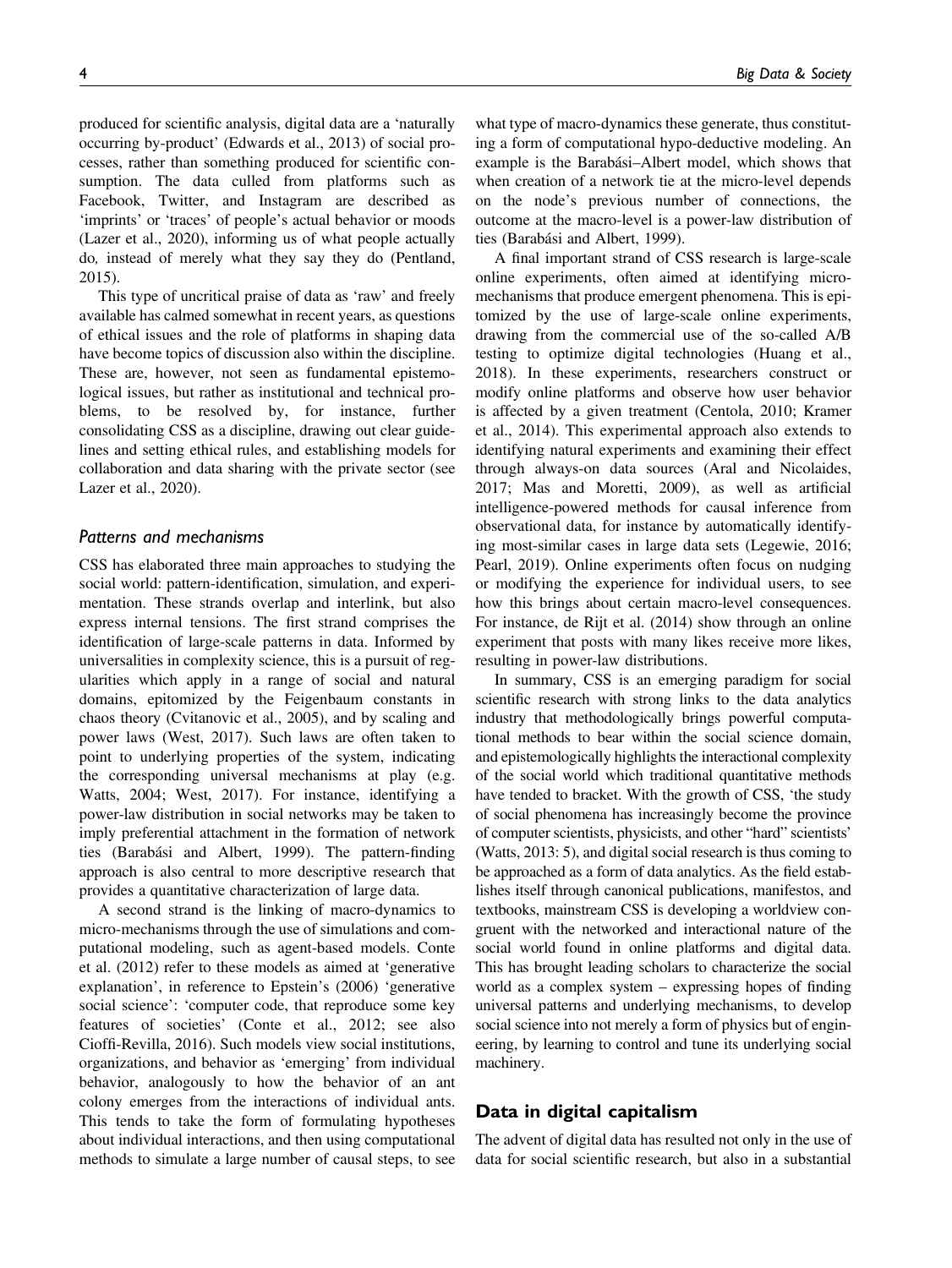literature examining the political economy of digital data. This literature describes a period of capitalism in which data have become the defining commodity (e.g. Dean, 2005; Foster and McChesney, 2014; Fuchs, 2010; Sadowski, 2020; Srnicek, 2017; Zuboff, 2019). Although diverse, this literature shares some common conclusions: data collection has become an important motivation for businesses and governments (Zuboff, 2019); data are valuable and value-creating (Arvidsson, 2016; Srnicek, 2017); and data systems shot through with inequities and designed for extraction and exploitation (Andrejevic, 2014; Couldry and Mejias, 2020; Dalton et al., 2016).

Sadowski (2019) argues that data have become a form of capital, just like money and machinery, and that the production of data, similar to financialization before it, has become 'a new frontier of accumulation and next step in capitalism' (Sadowski, 2019: 9). Just as finance capitalism is characterized by the subordination of processes of production to financialization, so brings contemporary capitalism the subordination of production to data accumulation. Digital capitalism is taking shape as a political economic regime driven by the logic of accumulation, circulation, and manipulation of digital data.

Central to understanding the relationship between data and capitalism is that digital data is not 'naturally occurring', but actively extracted and inscribed in such a way as to become susceptible to evaluation, calculation, and intervention (Cukier and Mayer-Schoenberger, 2013). Couldry and Mejias (2020) compare the talk of data being 'just there' to historical colonialism and the legal doctrine of terra nullius: the idea that land such as the territory now known as Australia supposedly belonged to 'no one' and was 'for the taking' (Couldry and Mejias, 2020).

Seen in this light, the structure of digital data is the expression of a particular way of probing and representing the world's features and dynamics for the sake of manipulating and monetizing of human behavior (Sadowski, 2019). Digital data have to be extracted, in a process that reduces and abstracts, stripping context and including only certain aspects of the world. The process of generating data, thus, constitutes a way of exercising power over the world, by defining what counts as knowledge, who has access to it, and how it can be processed. Thatcher et al. (2016: 994) argue that these extractive practices 'mirror processes of primitive accumulation or accumulation by dispossession that occur as capitalism colonizes previously noncommodified, private times and places'. The value of data lies in their power to capture, predict, and control the social world, enabling every layer of the human experience to become the target of profitable extraction (Couldry and Mejias, 2020).

Platform data can, thus, not be considered traces of preexisting social interaction, but should rather be seen as capturing the interactions that take place on the quantified playing social fields provided by platform infrastructures (Dalton et al., 2016). These platforms are sufficiently openended to allow social interaction and individual expression (Marres, 2017), but sufficiently controlled to structure and format social life in ways that render it amenable for large-scale monitoring, data analysis, and intervention (Couldry and Hepp, 2018). Although users are, to an extent, free to choose how they interact with these interfaces, they are not free to choose the context and conditions of this interaction; they cannot choose the menu of options from which they make their choice (Törnberg and Uitermark, 2020). This context is provided by the platforms, acting to pursue their own goals, such as extracting user data and maximizing platform engagement, through algorithms designed 'to nudge, coax, tune, and herd behavior toward profitable outcomes' (Zuboff, 2019: 8).

This logic has come to also shape the relationship between citizens and governments, as governments employ sophisticated methods for 'nudging' and directing users through nimble forms of control (Törnberg and Uitermark, 2020), for instance driving the emergence of forms of 'predictive policing' that use methods developed for analyzing consumer behavior to predict criminal behavior (Perry, 2013). More broadly, the extraction, distribution, and use of data are situated within an emerging political economy that has wide-ranging implications across society (Dalton et al., 2016; Sadowski, 2020): from cities (Ash et al., 2018; Leszczynski, 2015) and electric infrastructure (Levenda et al., 2015) to labor (Van Doorn, 2017) and media (Van Dijck et al., 2018).

In summary, the literature on digital capitalism suggests that we should understand data not as 'naturally occurring' or 'traces' of social processes, but as valuable commodities or a form of capital that are extracted and constructed in ways that reflect and perpetuate power inequities, while reshaping social processes into forms that best allow their analysis and manipulation through data analysis. This radical shift in perspective has epistemological and political implications for CSS.

#### CSS and digital capitalism

In epistemological terms, the digital capitalism literature suggests that the complexity and relationality of digital data is no less imposed or limiting, and no more the 'real' structure of the social world, than the old structure of 'rows of cases and columns of variables' (Lazer et al., 2020: 1060). This is not a question of 'bias' or 'artifacts', as CSS scholars might suggest, but better understood through Foucault's concept 'episteme' (Foucault, 2018): a way of imposing a certain structure on the world to make sense of it (Couldry and Mejias, 2020). When we study the structure of data, we are, thus, studying a structure imposed on social reality with the aim to produce data amenable to the same type of data analytics which CSS employs. Just as survey data are produced for scientific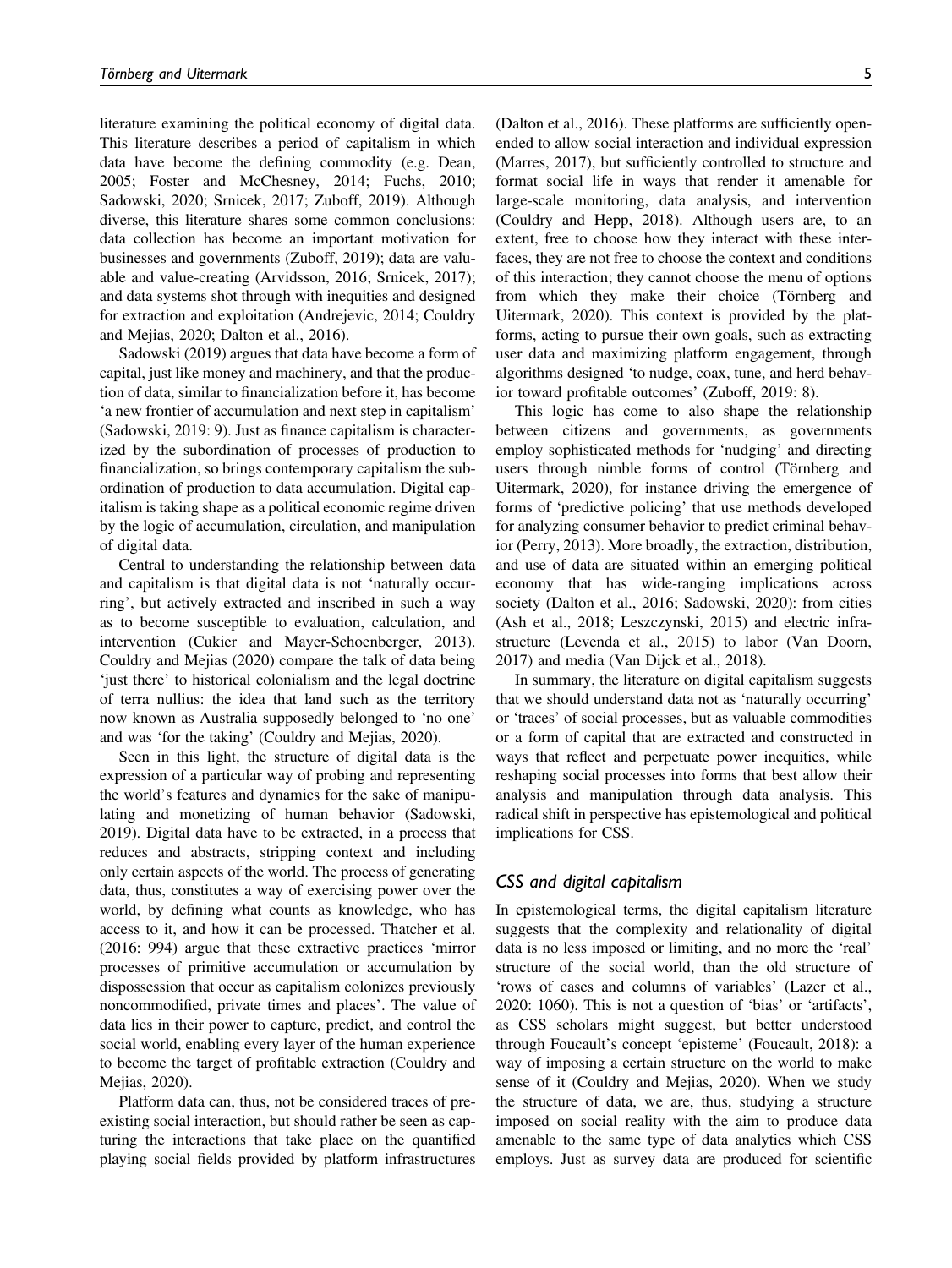inquiry, so are digital data shaped by certain models in such a way as to facilitate analysis, prediction, and control.

In political terms, if digital data are not traces of social reality, but the product of an abstraction created by power interests, constituting valuable commodities and means of production within contemporary capitalism, then building a science on its epistemic features appears not as bringing deeper understanding into the nature and structure of social reality, but as perpetuating and lending credence and providing methods to the current regime of accumulation (Couldry and Mejias, 2020; Van Dijck, 2014). This is not merely a question of 'ethics' that can be addressed through more detailed guidelines, but an issue of CSS being fundamentally implicated in digital capitalism, providing it tools and ideological backing. Rather than ethics guidelines, this begs for an answer to the question 'which side are you on?' (Byrne and Callaghan, 2013: 176). Leading CSS scholars such as Alex Pentland have given their unambiguous answers through manifestos that promote digital capitalist ideology, viewing society as an engineering problem, and suggesting a social science that supports supplanting political life with computation as the foundation of governance (Zuboff, 2019).

These epistemological and political issues are interlinked, as the episteme through which reality is perceived shapes it in turn. This is expressed in digital data and methods often reflecting and reinforcing racism, sexism, and other hierarchies of difference (e.g. Eubanks, 2018; Noble, 2018; O'neil, 2016). Examples include Google suggesting pornography for the search 'black girls' (Noble, 2018), targeting science and technology (STEM) job ads to men (Lambrecht and Tucker, 2019), showing advertisements for arrest records when searching for African-American sounding names (Sweeney, 2013), and algorithms systematically ranking women lower when analyzing resume (Dastin, 2018). Although corporations are addressing these sorts of issues through the notion of 'biases', the trouble runs deeper, as the algorithms are fundamentally founded on a logic of categorization and optimization (Finn, 2017). When algorithms are employed to optimize for the interests of corporations and governments by categorizing customers, employees, and citizens according to purchasing power, productivity, credit scores, health risks, and liability, then discrimination and inequities inevitably result.

#### A new neoclassicism

The role of CSS in relation to digital capitalism, thus, appears to be homologous to the relation between neoclassical economics and neoliberalism, in the sense of constituting a scientific paradigm which provides essential tools and legitimacy to a mode of capitalist accumulation. This is not to imply an equivalence between neoliberalism and digital capitalism. Instead, just as neoliberal elites adopted and instrumentalized certain ideas from neoclassical economics,

the elites of digital capitalism selectively adopt and instrumentalized the ideology of self-organization and complexity in CSS. And just as the 'marginal revolution' became the foundation not only of a scientific paradigm, but also of an ideology, so has the 'complexity revolution' provided the epistemology for an emerging form of capital accumulation: an epistemology where the social is fundamentally computational, suggesting that data have the potential to fully capture – and thereby commodify – the social world (Finn, 2017; Hayles, 2010). The particular relationships between methodology and epistemology of the scientific paradigms feed usefully the ideology and interests of the capitalist forms.

As noted above, this ideological and epistemological baggage of CSS has driven many social scientists to distance themselves from the field in favor of more critical approaches. These critical approaches focus less on data analytics, and more on how the procurement, processing, and mobilization of data emanates from and reshapes power relations, emphasizing methods such digital ethnography, political economy, discourse analysis, and the study of affordances and infrastructures. The digital methods (DM) approach, with an emphasis on what Marres and Gerlitz (2016) refer to as 'interface methods', has become in particular influential here, focused on examining the mutual shaping of sociality and media technology by re-purposing the 'social research methods [that] are already built into digital infrastructures, devices and practices, even if they currently tend to serve other-than-sociological ends' (Marres, 2017: 13), resulting in a more local and mediumspecific understanding (Rogers, 2013). This constitutes an explicit distancing from the large-scale and quantitative 'backend'-oriented methods of CSS and its epistemological emphasis on underlying mechanisms and patterns.

Such a distancing is not without costs although. As Wyly (2009: 316) suggests through his 'strategic positivism', when we give up certain methods, we also 'give up the opportunity to shape and mobilize these constructions for progressive purposes'. This would imply instead attempting what Schuurman and Pratt (2002) refer to as an 'internal' critique: a critique that has a stake in the discipline, and which attempts to reshape it in a constructive manner. This follows Wyly's (2009: 310) suggestion for statistics that 'the presumed linkages between epistemology, methodology, and politics were never fundamental or immutable'. Rather than an outright rejection of CSS, we, therefore, propose a careful dissection to extract its problematic epistemic features, re-embedding its methods and metaphors in an alternative framework which would allow their mobilization for different scholarly and political aims.

### A heterodox computational social science

We call for an HCSS: an attempt at reshaping CSS by re-embedding its methods in an alternative metatheoretical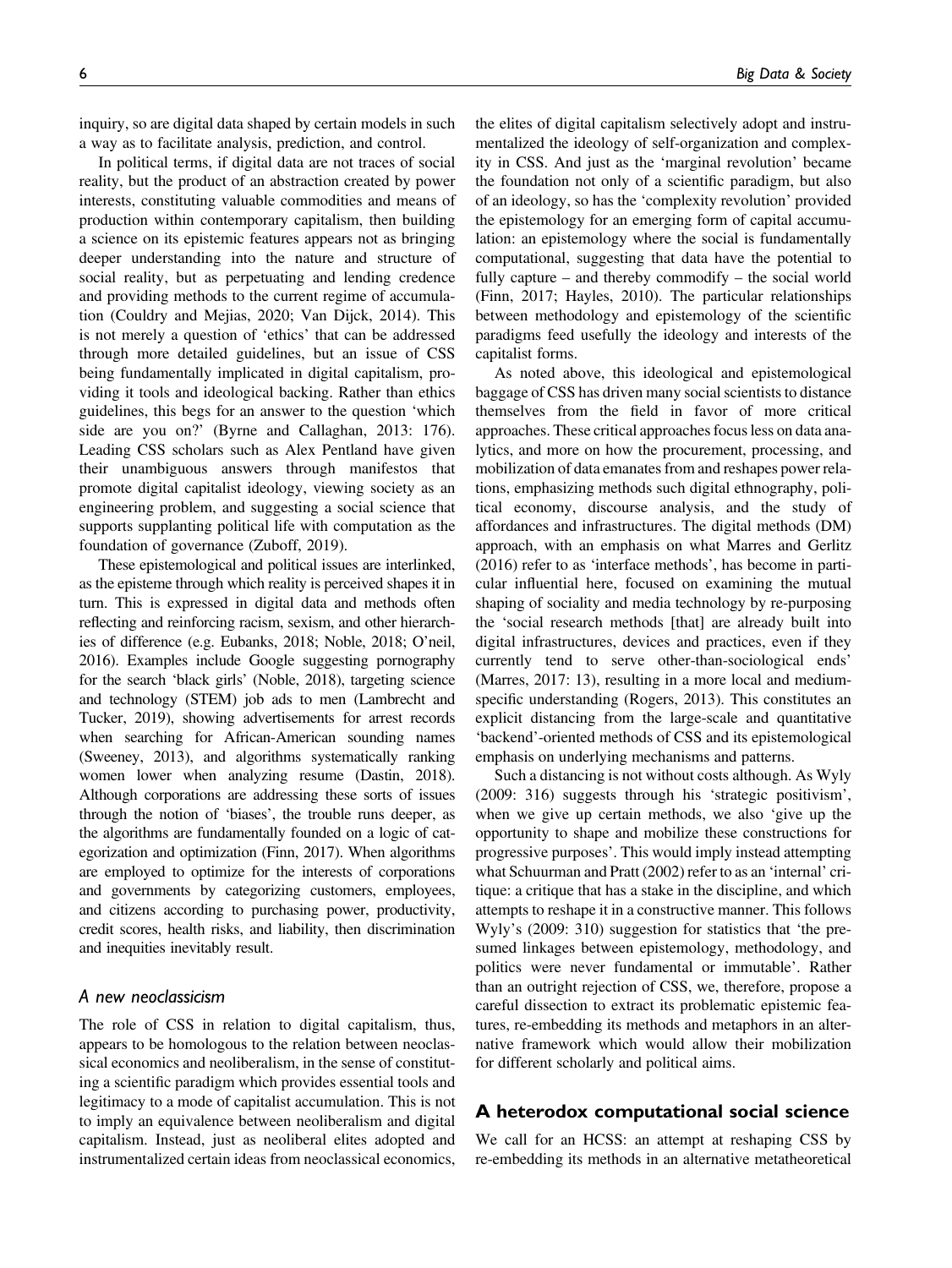framework. Drawing on the homology with neoclassical economics, we turn to the lessons learned in heterodox economics when it comes to reemploying methods in service for a different epistemic and ideological purpose. Lawson (2006) argues in an influential paper that the lynchpin that unites heterodox economics is a common foundation in critical realism. With its focus on the limits of naturalism, challenge of the quantitative-qualitative divide, emphasis of causal mechanisms, and conceptualization of social complexity, this metatheory provides a powerful means of challenging the linkages between epistemology, methodology, and politics within CSS, and reemploying its methods and metaphors for new purposes (Archer et al., 2013; Bhaskar, 2005; Danermark et al., 2001).

Centrally, critical realism allows the complexity which lies at the foundation of CSS to be constructively brought into a larger realist ontology, by drawing on an existing strand of research which integrates complexity and critical realism (Byrne and Callaghan, 2013; Harvey and Reed, 1996; Reed and Harvey, 1992). Reed and Harvey (1992) argue that complexity science provides a 'scientific ontology' consistent with a critical realist 'philosophical ontology', together forming a 'social ontology'. As Reed and Harvey (1992: 359) put it, such a 'complex realist' approach 'treats nature and society as if they were ontologically open and historically constituted; hierarchically structured, yet interactively complex; non-reductive and indeterminate, yet amenable to rational explanation', thus allowing us to 'steer a course midway between those positivists who would use chaos theory to revivify an exhausted scientism and those postmodernists who reject quantification on principle' (Harvey and Reed, 1996: 296). Drawing on research in critical realism, we briefly outline what such an HCSS entails by highlighting four of its qualities: critical, methodological pluralist, interpretative, and explanative.

## Critical

Critical realism emphasizes that social science is an inseparable part of its own object of study, meaning that theory becomes a form of practice: we change the world by understanding it, and we understand it by changing it (Byrne, 2002; Danermark et al., 2001). In this paper, we have seen this play out in relation to CSS, and seen the costs of its neglect: when CSS are studying digital data, it studies data whose economic value and structure is shaped by the discipline's own models and theories. Critical realism suggests for us to acknowledge this and take responsibility for the consequences of our research, that is, to decide which side we are on, and what difference we want to make (Byrne and Callaghan, 2013). This suggests employing CSS as a powerful tool for alternative political purposes than those that it has today been made to serve, by bringing in emancipatory goals, and aiming for justice and equality. As Wyly (2009) argues, even approaches born out of violence, colonial thought, and continuing oppression can provide valuable strategic bases for mobilization and organizing to challenge oppression. Data are necessarily built on abstractions, but when consciously employed, abstractions can be powerful tools for progressive aims (Rydin, 2007).

In contrast to Watts and Pentland's view of social science as a tool for 'tuning society' or 'solving problems', this calls for a social-scientific practice emphasizing creativity, conflicts, and negotiations. Rather than treating society as an engineering problem for which there can be single solutions (Andersson et al., 2014), the goal becomes to explore different possible pathways through simulation and experiment, both in silo and in empirical reality. This suggests thinking of computational analysis as a form of critique. The study of digital data and methods can be employed to critique the way algorithms reshape social life by embodying certain interests, and unveil the ideology embodied in digital data, rather than perpetuating or supporting this ideology (Noble, 2018). Central to such critical research is to go beyond merely describing patterns, to interrogate their limits, or criticize the structures that generate them (Danermark et al., 2001). As Carr (2014) puts it, 'A statistical model of society that ignores issues of class, that takes patterns of influence as givens rather than as historical contingencies, will tend to perpetuate existing social structures and dynamics'. This calls for constantly rejecting naturalization of social phenomena by revealing their contingency – that things could be otherwise. The resulting CSS finds its lineage not in physics, medicine, or engineering but in attempts of imagine and construe alternative futures in and through digitization (e.g. Medina, 2011; Pickering, 2010).

#### Methodological pluralist

As we have shown in this paper, CSS has tended to treat digital data and methods as granting unmediated access to the world as it 'really exists'. This is what Bhaskar (2013) refers to as an 'epistemic fallacy': confusing the abstract and the real by treating an abstraction as a description of concrete entity. Moving beyond this fallacy implies acknowledging that any modeling of a social system will involve not only a simplification per se, but necessarily also an ontological mismatch between model and system that cannot be resolved through any amount of empirical detail (Hayles, 2008). Critical realists have taken the methodological implications of this to be what Danermark et al. (2001) call 'critical methodological pluralism': the suggestion to move beyond methodological dichotomies – quantitative versus qualitative, positivism versus hermeneutics, universalism versus particularism – and often opting for combinations of methods. This mode of combining must, however, be based on ontological considerations, in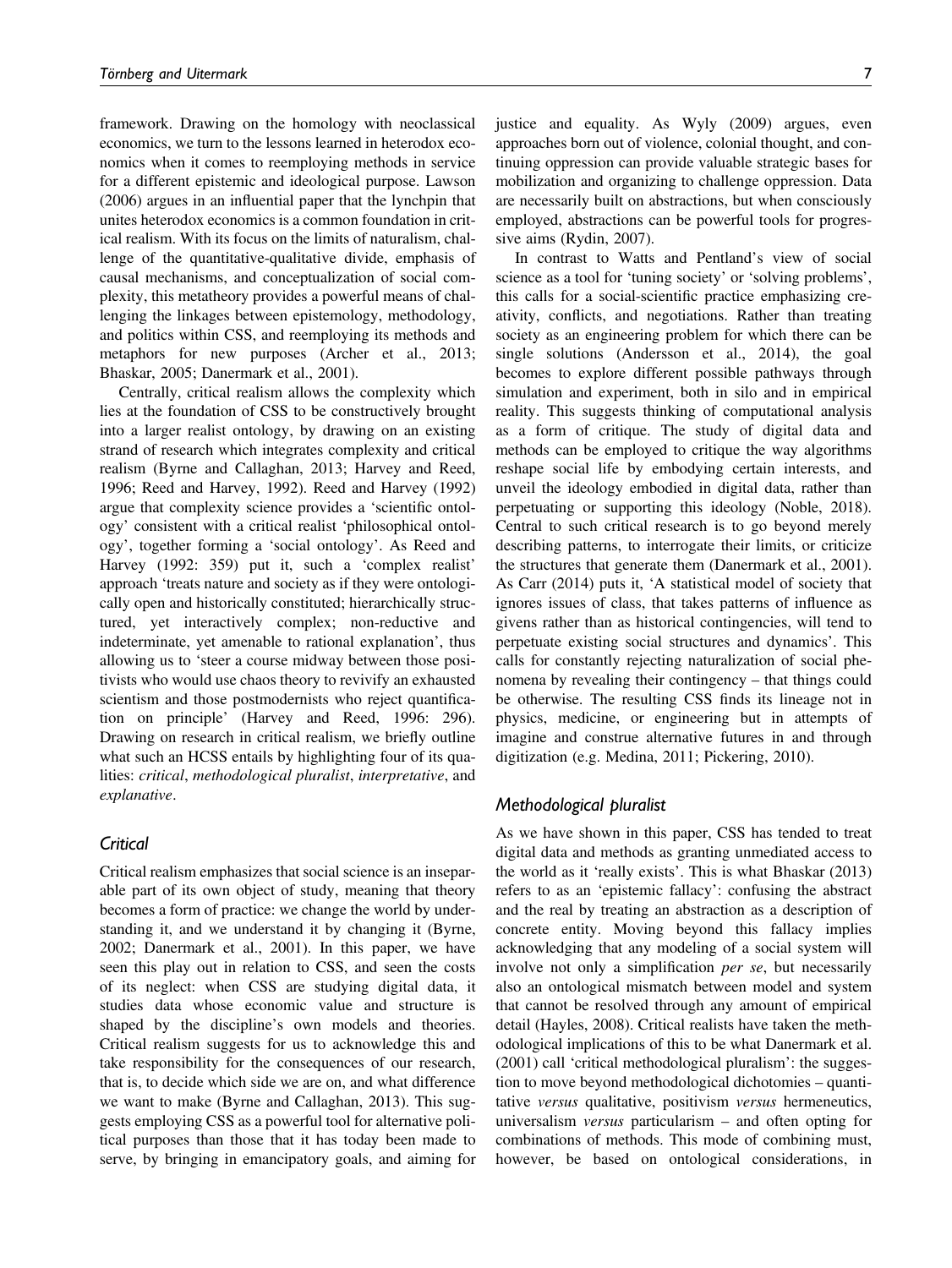which we aim to identify the partial perspectives that the data and methods reveal (Zachariadis et al., 2013).

Since 'no data, big or small, can be interpreted without an understanding of the process that generated them' (Shaw, 2015: 1), rather than claiming neutrality, context is brought in by a combination between quantitative and qualitative perspectives, combining computational, ethnographic, and statistical approaches; 'quantitative data beg for qualitative interrogation' (Giglietto et al., 2012: 155). Instead of triangulation, where the purpose is validating a finding through different methods, methodological pluralism serves to bring into view different dimensions of social reality. Moving between different tools and perspectives, while remaining conscious of their limitations and biases, thus seeing a whole world by catching various 'glimpses of reality' (Byrne, 1998). Seen in this light, simulations, experiments, and models all provide valuable perspectives that can be further buttressed if they are complemented with other methods. We should not expect such an exercise to result in ever greater certainty about immutable regularities but instead view the methods as ways of bringing out different aspects of reality and establishing contingent patterns. An example is Hepp et al.'s (2016) combination of qualitative interviews with network analysis, aiming to bring out both the structure and meaning of communication networks across different platforms, showing differences among individuals and groups in how they establish and maintain relations.

A central critical realism strategy here is retroduction – a form of logical inference which charts a middle course between the 'data-driven' CSS and more traditional research. Retroduction places data in a central role, using guided knowledge discovery techniques to identify surprising or unanticipated observations worthy of examination and testing (see Kitchin, 2014: 6). This enables providing knowledge of transfactual conditions, structures, and mechanisms that cannot be directly observed in the domain of the empirical, thus moving from surface-level observations to deeper causal tendencies (Danermark et al., 2001). Retroduction as a strategy for logical inference fits well the pluralist approach suggested by, for example, Nelson (2020), which starts from methods of patternfinding aimed to identify surprising observations and produce hypotheses, to then explain these observations via in-depth and qualitative analysis, and testing using quantitative methods. This situates the respective strengths of different methods within an approach that enables their application toward identifying deeper causal tendencies.

#### Interpretative

Many CSS scholars are either implicitly or, as in the case of Watts (e.g. 2011, 2014), explicitly critical to interpretation within social science, arguing that it tends to confirm preconceptions rather than contribute knowledge. Although

Watts acknowledges that interpretation is occasionally helpful, he stresses that it should have no role in assessing the validity of theories (Watts, 2017; cf. Turco and Zuckerman, 2017). For critical realists, in contrast, interpretation and the identification of causal mechanisms are inseparable. Since causation in social systems occurs through symbols and meaning, causal analysis by definition involves interpretation (Collier, 1994). Interpretations are both a precondition and an aspect of the causality (Carter and New, 2004). Social life, as Paul Ricoeur wrote, has its very foundation in 'substituting signs for things' (Ricoeur, 1980: 219): that is, signs that embody interpretations (Couldry and Hepp, 2018). Social relations are inherently meaningful: nations, corporations, religions, or families do not exist independently of our interpretation of them.

This points to an approach that seeks an understanding of the actors' interpretations while recognizing that they are conditioned by history and embedded in context; mental states which bring about action can be complex, stratified, conflict-ridden, and more or less available to reflection. In short, in the social world, reasons can be causes (Byrne, 2002; Byrne and Callaghan, 2013). To disregard the role of meaning-making in the study of social life constitutes, as Hannah Arendt said of neoclassical economics, 'nothing less than the willful obliteration of their very subject matter' (Arendt, 2013: 57). As Couldry and Hepp (2018: 5) argue, 'whatever its appearance of complexity, even of opacity, the social world remains something accessible to interpretation and understanding by human actors, indeed a structure built up, in part, through those interpretations and understandings'.

This suggests an HCSS that employs computational methods to support, rather than supplant, interpretation. We believe that CSS includes methods that can be powerful for this purpose, employed as part of a larger interpretative framework, such as Nelson (2020) 'computational grounded theory'. Such an interpretative approach can also be found in cultural analysis, where scholars such as Christopher Bail (2014) use computational methods to access meaning in large datasets, not by 'measuring' meaning, but by supporting interpretation.

#### Explanative

Both CSS and critical realism aim to explain social phenomena by identifying the causal mechanisms that produce them (Danermark et al., 2001). However, there are important differences in how explanation is understood, leading to radically different frameworks for how to assess and employ CSS methods in its pursuit. The 'generative explanation' of CSS is singularly focused on explaining phenomena in terms of mechanisms in deeper strata (Epstein, 2006); 'Ultimately, the goal would be to find relevant quantities for describing societal and sociotechnical dynamics at a microscopic and macroscopic level and to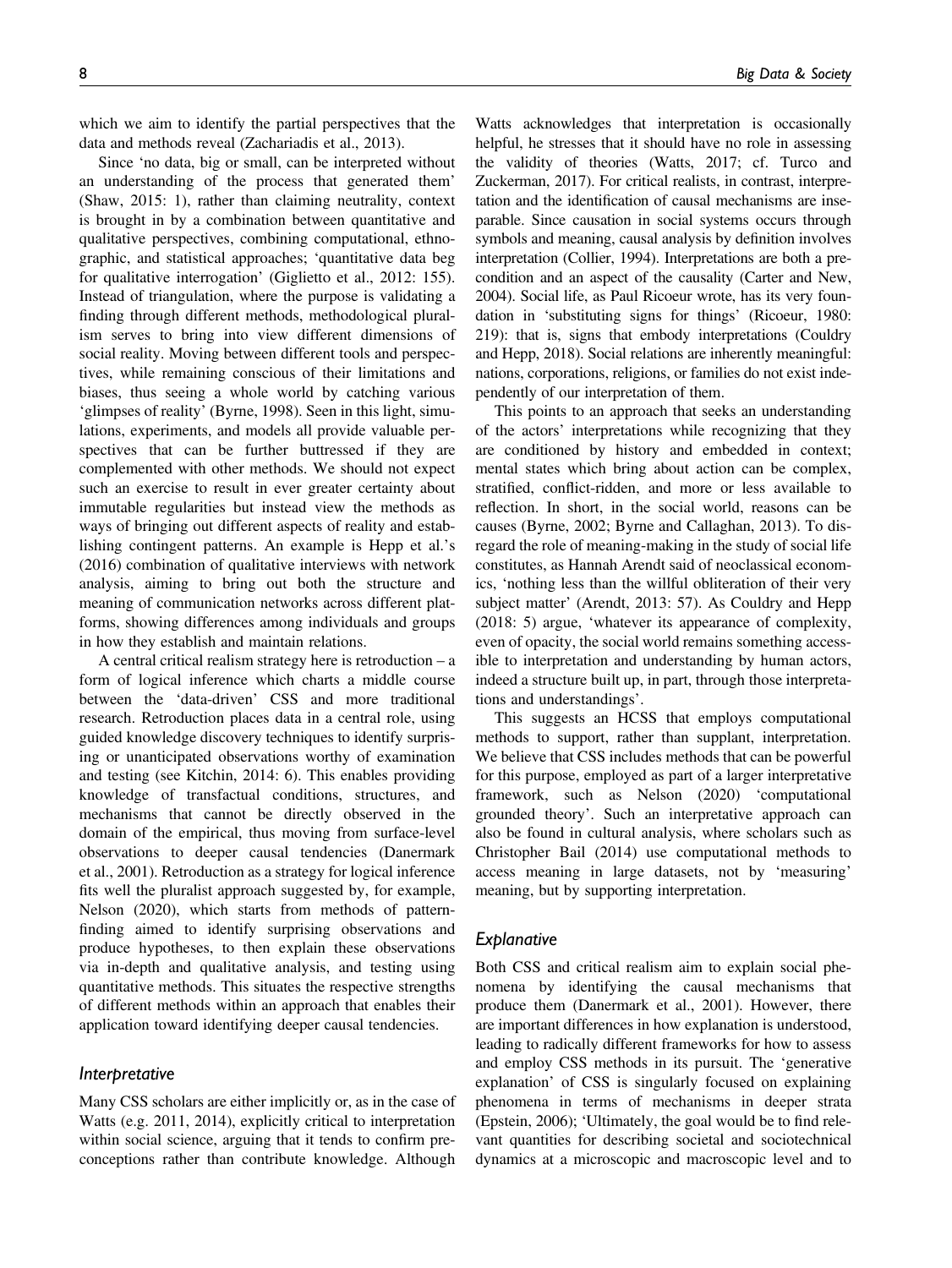connect them, similar to the way thermodynamics works, going from the smallest scale—the individual—to the largest —society' (Caldarelli et al., 2018). From a critical realist perspective, such an approach provides important insights, but describes only one form of causality, while failing to account for the agency and meaning-making involved in emergence in the social world (Andersson and Törnberg, 2018) as well as the role of power and collective action (Uitermark, 2015).

Critical realism suggests that rather than viewing individuals as the foundation of social systems and structures as emergent, it is more fruitful to think of them as mutually implicated (Bourdieu, 1979; Byrne and Callaghan, 2013). Social mechanisms – including such widespread mechanisms as homophily or preferential attachment – are always shaped, facilitated, or activated by the context in which they occur, meaning that they are not the ground zero of social life but rather contingent and conditional (Uitermark and Van Meeteren, 2021). As Fuchs (2007: 27) puts it, 'the self-organization of society is not something that happens only blindly and unconsciously but depends on conscious, knowledgeable agents and creative social relationships'. Some agents and relationships are more powerful than others although and this is patently clear for digital environments that are purposefully created to condition users and establish patterns. Such interests and strategies should take center stage in the analysis of digital social life but they disappear from view when only generative explanation and upward causation is declared epistemologically acceptable. It is ironic that the computational social scientists, who are at the epicenters of digital power, embrace an ontology that blinds them to how such epicenters come about.

Critical realism suggests pursuing social explanation by tracing causal processes through the structures and elements involved, moving back and forth between upward and downward causation. Life in digital capitalism cannot be fully understood without accounting for all possible causal directions, as social emergence is in constant and mutual interaction with the structures that constrain and structure it. For instance, the practice of 'retweeting' on Twitter first emerged spontaneously and informally among users, was then discovered by the platform and incorporated into its design, which in turn brought about new emergent social dynamics as messages began spreading virally in the social network (Halavais, 2014). Similarly, social movements mobilize on social platforms against digital capitalism, as both themselves shaped by and aiming to reshape platform technologies (e.g. Milan, 2013). As these examples show, 'causality, in virtue of its transitivity, gives aid and comfort neither to the holist nor to the individualist. The causal chain just keeps rolling along' (Sober, 1980: 95).

There is, however, a place also for the more reductionist methodologies of CSS within a critical realist approach. For instance, Miller (2015: 188) calls for agent-based modeling to be embedded within critical realism, arguing for a 'creative, developmental, experimental, and iterative' practice of modeling that acknowledges that the conjecturing of mechanisms involves abduction. Through a critical realist lens, agent-based modeling appears more as computationally enhanced thought-experiments, allowing us to think through complex causality and emergence, rather than attempts at capturing social reality (Törnberg, 2018). Although CSS has focused primarily on individuals, these mechanisms play out at all levels of society. The mechanisms revealed through experiments and simulations are not the foundation of social life but express the workings of a particular, and inherently contingent and provisional, social context.

## Example: social networks

We finally focus on a brief example to clarify the distinctiveness of HCSS through a comparison with orthodox CSS on one side, and DM on the other. We focus on the example of the network representations that are central in the backend of social media platforms, and expressed in interface patterns such as Twitter's following, mentioning, or retweeting.

CSS has seen an explosion of network research in recent years, driven by the growing availability of the network data employed by platforms. Most CSS research treats networks exclusively in graph theoretical terms (Fuhse, 2015). This approach has proven both powerful and parsimonious, enabling the application of sophisticated algorithms to identify and quantify structural patterns, but comes at the cost of the abstracting away what cannot be brought into the graph formulation, often implying the systematic disregard of cultural, interpretative, and intersubjective contexts. CSS employs the quantified output of these network algorithms to identify what are seen as universal mechanisms and patterns of human behavior: 'we want to be able to state principles that hold for all groups, all organizations, all societies' (Hanneman and Riddle, 2005: 196). Studying 'following' on Twitter, for instance, CSS may focus on questions such as the universal laws of social relationships, or the self-organized emergence of highly unequal powerlaw distribution of network influence (Gonçalves et al., 2011; Sadri et al., 2018).

In comparison, DM emphasizes the way technology actively participates in the enactment of relations, seeing following, mentioning, or retweeting as co-creating social relations (Marres, 2017: 140). This can be studied by repurposing of these platform functionalities toward research purposes (Marres, 2017: 15). DM tends to emphasize interpretative and qualitative aspects in these studies, employing numbers sparingly and primarily for illustrative purposes. In sharp contrast to the focus on universal mechanisms' characteristic of CSS, the result is a medium-specific and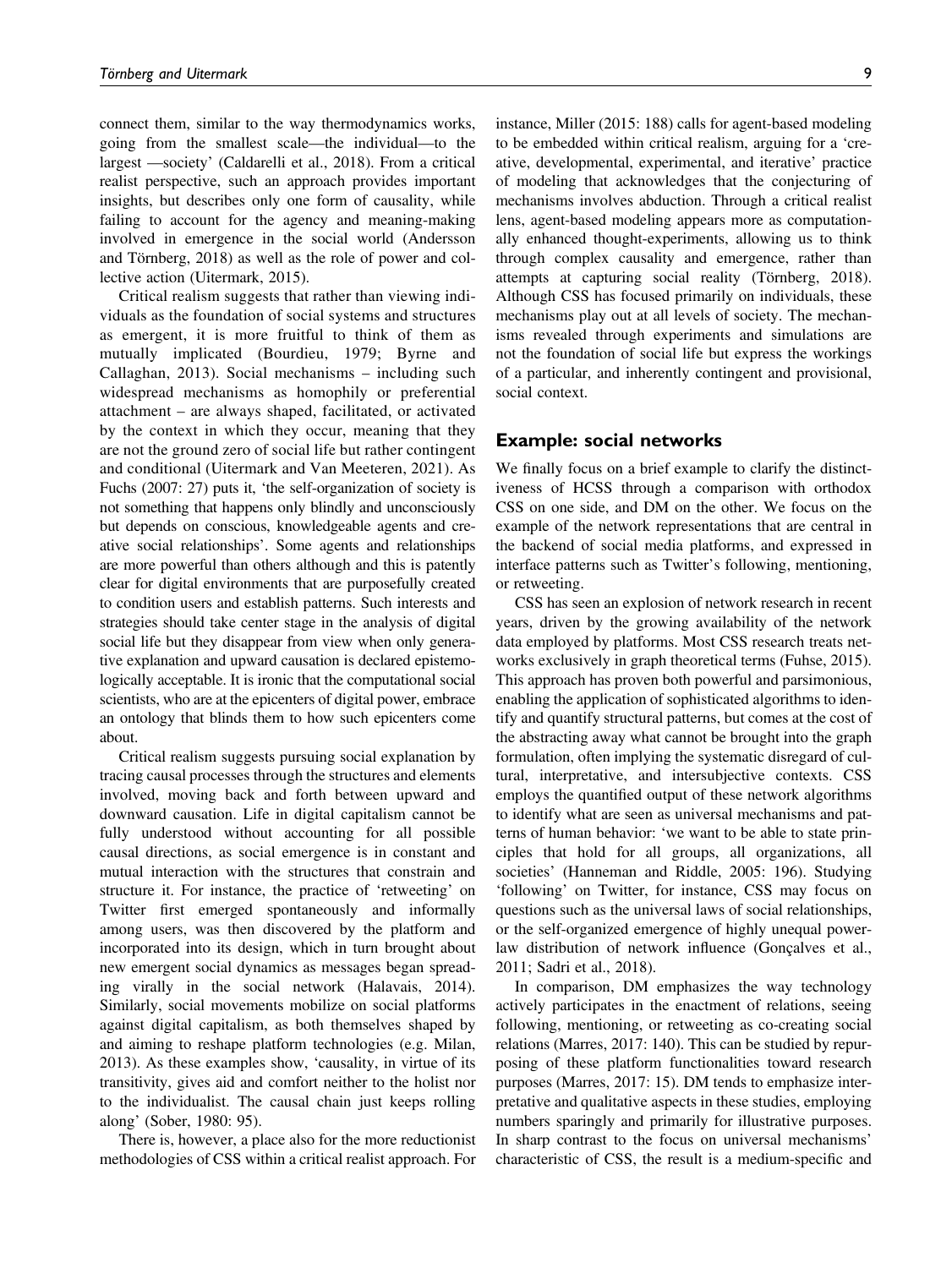local understanding, giving insights into the dynamics and culture of a given platform (Rogers, 2013). Focusing on Twitter, DM may focus on how Twitter's 'follow' and 'retweets' functionalities underpin specific cultures and vernaculars, playing part in shaping practices of influential content producers (Rogers, 2014; Schmidt, 2014).

The heterodox approach shares CSS' emphasis on causal mechanisms, complexity, and the obsolescence of the quantitative–qualitative divide, but emphasizes the role of culture and meaning, and views mechanisms as situational and contingent. If DM focuses on local and platformspecific culture, and CSS on universal network patterns, HCSS aims to leverage medium-specific and surface-level observations toward the critical examination of larger forces that structure mediatized social life – such as corporate power, capitalism, and racism (see e.g. Babic et al., 2020). CSS, thus, repurposes the 'backend' network methods, employed as one of the multiple methods to a retroductive approach (Buch-Hansen, 2014; Törnberg and Törnberg, 2019), aimed at critical examination of deeper mechanisms. Focusing on Twitter's following functions, this may consist of starting from CSS' identification of uneven distribution of network influence – but moving from this to asking what design elements produce this distribution, what social implications it has, and whose interests it serves. This acknowledges both CSS' emphasis on self-organized social structures, as well as DM's focus on the agency of technology – which together implicate the role of platforms in designing interface to produce this particular form of self-organization (Törnberg and Uitermark, 2020): for example, network representations are ubiquitous because their data are valuable for their capacity to identify consumer preferences, and micro-celebrities operate in mutualistic economic symbiosis with the platforms.

#### Conclusion

CSS has, over the past decade, emerged as one of the fastest-growing disciplines in academia, and the dominant field for the study of social behavior through digital data, located in the intersection of academia and industry. Viewing digital data from platforms as natural occurring by-product of digital social life, this field brings powerful new methods and approaches to bear by approaching social science as a form of data analytics. A dominant strand within CSS is coming to formulate an ontology commensurate with this approach, drawing on the networked and interactional nature of digital data to characterize social life as a complex system – that is, a pattern which emerges bottom-up from individual interactions. Through this complexity lens, social phenomena appear fundamentally computational in nature, making the quest for knowledge a quest for computation, and the social world may be the domain of the hard sciences.

However, the literature on digital capitalism suggests that data are less by-products of digital social life than the primary product which these platforms are geared to extract. Data are valuable commodities, and their complex and interactive structure has been imposed on the social world to make it amenable to analysis, prediction, and control – and therefore commodification – through precisely the data analytical tools that CSS applies and is part of developing. Through this lens, CSS appears as a paradigm which provides tools and scientific legitimacy to a mode of capitalist accumulation, while naturalizing and effacing conflict, power, and meaning-making from its subject matter. CSS is, in this sense, to digital capitalism what neoclassical economics is to neoliberalism.

These types of epistemological and ideological issues have brought critically oriented social scientific scholars to reject or distance themselves from the field, in favor for alternative means of studying digital social life. We have instead proposed that the problematic linkages between methodology, epistemology, and politics are not fundamental or immutable, but possible to challenge and revise. Rather than rejecting CSS and its approach, we have attempted to engage with the field in a constructive manner, to root out its problematic epistemic assumptions by re-embedding the field in an alternative meta-theoretical framework, thus allowing its methods and metaphors to be mobilized for different aims. Following the analogy with neoclassical economics, we have suggested an HCSS, founded in an ontology of critical realism. Through this ontological re-embedding, we argue that the concepts and methods of CSS can provide valuable insight, contributing to the aim of not only modeling society, but also to question it. This proposes a CSS in its briefest terms summarized by Wyly (2009: 317): 'Put simply, be careful, be modest, and be critical'.

#### Acknowledgements

We thank the editor and the reviewers for their extensive and constructive comments on earlier versions of this article.

#### Declaration of conflicting interests

The authors declared no potential conflicts of interest with respect to the research, authorship, and/or publication of this article.

#### Funding

The authors disclosed receipt of the following financial support for the research, authorship, and/or publication of this article: This work was supported by the European Union's Horizon 2020 research and innovation program (grant number 732942).

#### ORCID iDs

Petter Törnberg **b** <https://orcid.org/0000-0001-8722-8646> Justus Uitermark **b** <https://orcid.org/0000-0002-5274-1455>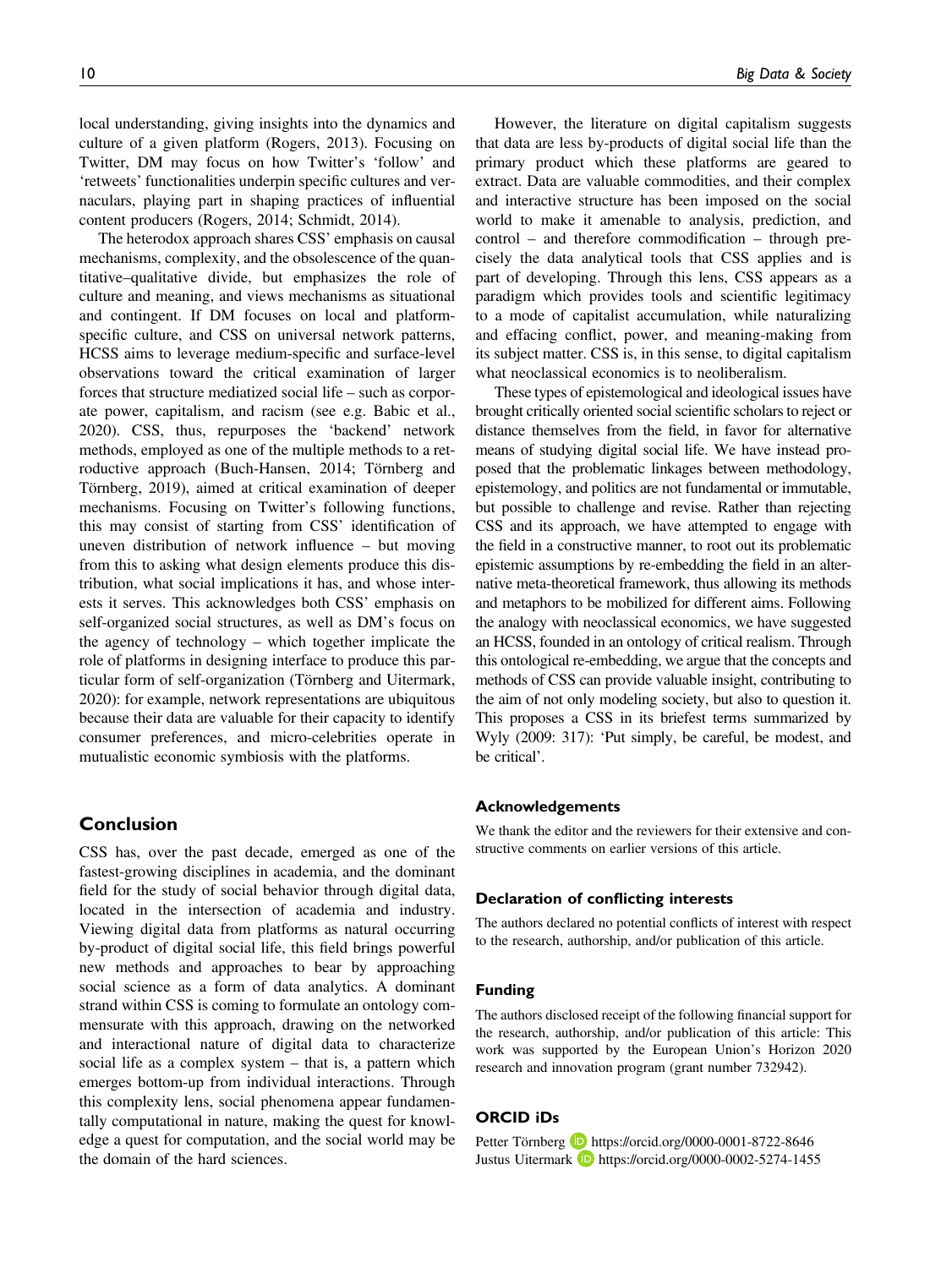#### References

- Andersson C and Törnberg P (2018) Wickedness and the anatomy of complexity. [Futures](https://doi.org/10.1016/j.futures.2017.11.001) 95: 118–138. DOI: [10.1016/j.futures.](https://doi.org/10.1016/j.futures.2017.11.001) [2017.11.001](https://doi.org/10.1016/j.futures.2017.11.001).
- Andersson C, Törnberg A and Törnberg P (2014) Societal systems – complex or worse? Futures 63: 145–157. DOI: [10.1016/j.](https://doi.org/10.1016/j.futures.2014.07.003) [futures.2014.07.003](https://doi.org/10.1016/j.futures.2014.07.003).
- Andrejevic M (2014) Big Data, big questions | the Big Data divide. International Journal of Communication 8: 17.
- Aral S and Nicolaides C (2017) Exercise contagion in a global social network. Nature Communications 8(1): 1–8.
- Archer M, Bhaskar R, Collier A, et al. (2013) Critical Realism: Essential Readings. London: Routledge.
- Arendt H (2013) The Human Condition. Chicago: University of Chicago Press.
- Arvidsson A (2016) Facebook and finance: On the social logic of the derivative. Theory, Culture and Society 33(6): 3–23.
- Ash J, Kitchin R and Leszczynski A (2018) Digital turn, digital geographies? Progress in Human Geography 42(1): 25–43.
- Babic M, Garcia-Bernardo J and Heemskerk EM (2020) The rise of transnational state capital: State-led foreign investment in the 21st century. Review of International Political Economy 27(3): 433–475.
- Bail CA (2014) The cultural environment: Measuring culture with Big Data. [Theory and Society](http://www.jstor.org/stable/43694728) 43(3-4): 465–482. [http://www.](http://www.jstor.org/stable/43694728) [jstor.org/stable/43694728](http://www.jstor.org/stable/43694728)
- Ball P (2012) Why Society is a Complex Matter: Meeting Twenty-First Century Challenges with a New Kind of Science. New York: Springer Science & Business Media.
- Barabási A-L and Albert R (1999) Emergence of scaling in random networks. Science (New York, N Y) 286(5439): 509–512.
- Bauman Z (2013) Liquid Modernity. Cambridge: John Wiley & Sons.
- Bhaskar R (2005) The Possibility of Naturalism, A Philosophical Critique of the Contemporary Human Sciences. London: Routledge. DOI: [10.1111/j.1468-0149.1981.tb02719.x.](https://doi.org/10.1111/j.1468-0149.1981.tb02719.x)
- Bhaskar R (2013) A Realist Theory of Science. London: Routledge.
- Bourdieu P (1979) Distinction: A Social Critique of the Judgement of Taste. London: Routledge.
- Buch-Hansen H (2014) Social network analysis and critical realism. Journal for the Theory of Social Behaviour 44(3): 306–325.
- Byrne D (2002) Interpreting Quantitative Data. New York: Sage.
- Byrne D and Callaghan G (2013) Complexity Theory and the Social Sciences: The State of the Art. London: Routledge.
- Byrne DS (1998) Complexity Theory and the Social Sciences: An Introduction. New York: Psychology Press.
- Caldarelli G, Wolf S and Moreno Y (2018) Physics of humans, physics for society. Nature Physics 14(9): 870.
- Carr N (2014) The limits of social engineering. MIT Technology Review. Available from: [https://www.technologyreview.com/](https://www.technologyreview.com/2014/04/16/173156/the-limits-of-social-engineering/) [2014/04/16/173156/the-limits-of-social-engineering/](https://www.technologyreview.com/2014/04/16/173156/the-limits-of-social-engineering/)
- Carter B and New C (2004) Making Realism Work. London and New York: Routledge, 5. DOI: [10.4324/9780203624289](https://doi.org/10.4324/9780203624289).
- (May 24, 2016). Available at SSRN: [http://dx.doi.org/10.2139/](http://dx.doi.org/10.2139/ssrn.2784278) [ssrn.2784278](http://dx.doi.org/10.2139/ssrn.2784278)
- Centola D (2010) The spread of behavior in an online social network experiment. Science (New York, N Y) 329(5996): 1194–1197.
- Christakis NA (2012) A new kind of social science for the 21st century. Edge. Available at: [http://edge.org/conversation/a-](http://edge. org/conversation/a-21st-century-change-to-social-science)[21st-century-change-to-social-science](http://edge. org/conversation/a-21st-century-change-to-social-science) (accessed August 2020).
- Cilliers P (2002) Complexity and Postmodernism: Understanding Complex Systems. London: Routledge.
- Cioffi-Revilla C (2016) Bigger Computational Social Science: Data, Theories, Models, and Simulations–Not Just Big Data. (May 24, 2016). Available at SSRN: [http://dx.doi.org/10.](http://dx.doi.org/10.2139/ssrn.2784278) [2139/ssrn.2784278](http://dx.doi.org/10.2139/ssrn.2784278)
- Cioffi-Revilla C (2017) Computation and social science. In: Introduction to Computational Social Science. New York: Springer, pp. 35–102.
- Collier A (1994) Critical Realism: An Introduction to Roy Bhaskar's Philosophy. London: Verso.
- Conte R, Gilbert N, Bonelli G, et al. (2012) Manifesto of computational social science. European Physical Journal-Special Topics 214(214): 325–346.
- Conway J (1970) The game of life. Scientific American 223(4): 4.
- Couldry N and Hepp A (2018) The Mediated Construction of Reality. Cambridge: John Wiley & Sons.
- Couldry N and Mejias UA (2020) The Costs of Connection: How Data are Colonizing Human Life and Appropriating It for Capitalism. Oxford: Oxford University Press.
- Cukier K and Mayer-Schoenberger V (2013) The rise of Big Data: How it's changing the way we think about the world. Foreign Affairs (Council on Foreign Relations) 92: 28.
- Cvitanovic P, Artuso R, Mainieri R, et al. (2005) Chaos: classical and quantum. ChaosBook.org (Niels Bohr Institute, Copenhagen, 2005).
- Dalton CM, Taylor L and Thatcher J (2016) Critical data studies: A dialog on data and space. Big Data and Society 3(1): 1–9. DOI: [10.1177/2053951716648346.](https://doi.org/10.1177/2053951716648346)
- Danermark B, Ekstrom M, Jakobsen L, et al. (2001) Explaining Society: An Introduction to Critical Realism in the Social Sciences. London: Routledge.
- Dastin J (2018) Amazon scraps secret AI recruiting tool that showed bias against women. San Francisco, CA: Reuters. Retrieved on October 9: 2018.
- Dean J (2005) Communicative capitalism: Circulation and the foreclosure of politics. Cultural Politics 1(1): 51–74.
- Edelmann A, Wolff T, Montagne D, et al. (2020) Computational social science and sociology. Annual Review of Sociology 46: 61–81.
- Edwards A, Housley W, Matthew W, et al. (2013) Digital social research, social media and the sociological imagination: Surrogacy, augmentation and re-orientation. International Journal of Social Research Methodology 16(3): 245–260.
- Epstein JM (2006) Generative Social Science: Studies in Agent-Based Computational Modeling. Princeton: Princeton University Press.
- Eubanks V (2018) Automating Inequality: How High-Tech Tools Profile, Police, and Punish the Poor. New York: St Martin's Press.
- Finn E (2017) What Algorithms Want: Imagination in the Age of Computing. New York: MIT Press.
- Foster JB and McChesney RW (2014) Surveillance capitalism: Monopoly-finance capital, the military-industrial complex, and the digital age. Monthly Review 66(3): 1.
- Foucault M (2018) The Order of Things. London: Routledge.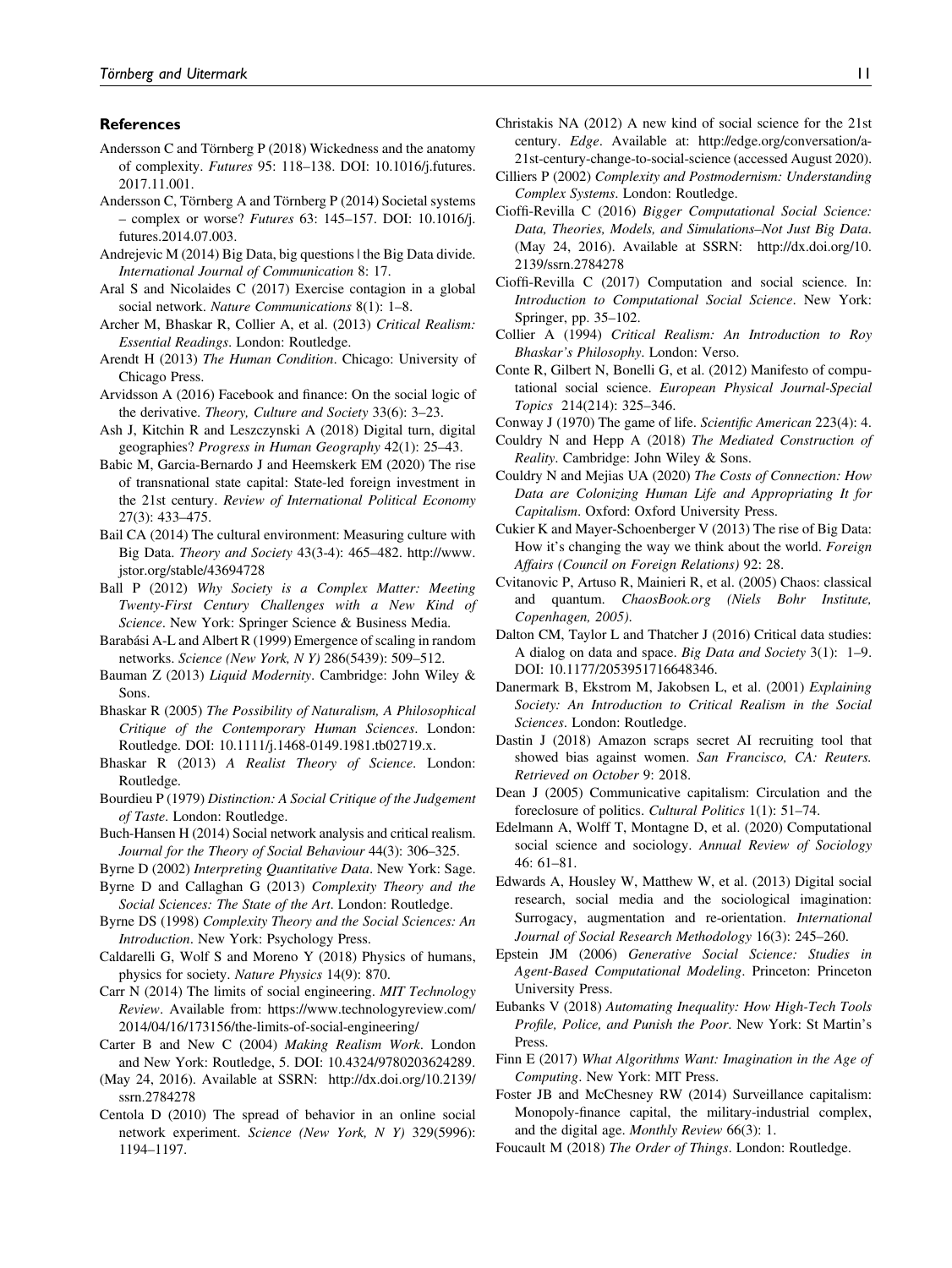- Fuchs C (2007) Internet and Society: Social Theory in the Information Age. London: Routledge.
- Fuchs C (2010) Labor in informational capitalism and on the internet. The Information Society 26(3): 179–196.
- Fuhse JA (2015) Theorizing social networks: The relational sociology of and around Harrison White. International Review of Sociology 25(1): 15–44.
- Galison P (1997) Image and Logic: A Material Culture of Microphysics. Chicago: University of Chicago Press.
- Giglietto F, Rossi L and Bennato D (2012) The open laboratory: Limits and possibilities of using Facebook, Twitter, and YouTube as a research data source. Journal of Technology in Human Services 30(3–4): 145–159.
- Gonçalves B, Perra N and Vespignani A (2011) Modeling users' activity on twitter networks: Validation of Dunbar's number. PLoS One 6(8): 1–5.
- Halavais A (2014) Structure of Twitter: Social and technical. In Weller K, Bruns A, Burgess J and Mahrt M (eds) Twitter and Society. New York, NY: Peter Lang, pp. 29–42.
- Hanneman RA and Riddle M (2005) Introduction to Social Network Methods. Los Angeles: University of California Riverside.
- Harvey DL and Reed M (1996) Social science as the study of complex systems. In Kiel LD and Elliott E (eds) Chaos Theory in the Social Sciences. Detroit, Ann Arbor, MI: University of Michigan Press, pp. 295–324.
- Hayles NK (2008) How We Became Posthuman: Virtual Bodies in Cybernetics, Literature, and Informatics. Riverside, CA: University of Chicago Press.
- Hayles NK (2010) My Mother was a Computer. Chicago: University of Chicago Press.
- Hepp A, Roitsch C and Berg M (2016) Investigating communication networks contextually: Qualitative network analysis as cross-media research. MedieKultur: Journal of Media and Communication Research 32(60): 20.
- Hirschberg J and Manning CD (2015) Advances in natural language processing. Science (New York, N Y) 349(6245): 261–266.
- Huang N, Chen P, Hong Y, et al. (2018) Digital nudging for online social sharing: Evidence from a randomized field experiment. In: Proceedings of the 51st Hawaii international conference on system sciences, 2018.
- Iggers GG (1959) Further remarks about early uses of the term 'social science'. Journal of the History of Ideas, JSTOR 20(3): 433–436. DOI: 10.2307/2708121.
- Kitchin R (2014) Big data, new epistemologies and paradigm shifts. Big Data and Society 1(1): 1-12.
- Kramer ADI, Guillory JE and Hancock JT (2014) Experimental evidence of massive-scale emotional contagion through social networks. Proceedings of the National Academy of Sciences 111(24): 8788–8790.
- Lambrecht A and Tucker C (2019) Algorithmic bias? An empirical study of apparent gender-based discrimination in the display of stem career ads. Management Science 65(7): 2966–2981.
- Langton CG (1997) Artificial Life: An Overview. Boston: MIT Press.
- Lawson T (2006) The nature of heterodox economics. Cambridge Journal of Economics 30(4): 483–505.
- Lazer D, Pentland AS, Adamic L, et al. (2009) Life in the network: The coming age of computational social science. Science (New York, NY) 323(5915): 721.
- Lazer D, Pentland A, Watts DJ, et al. (2020) Computational social science: Obstacles and opportunities. Science (New York, NY) 369(6507): 1060–1062.
- Legewie J (2016) Racial profiling and use of force in police stops: How local events trigger periods of increased discrimination. American Journal of Sociology 122(2): 379–424.
- Leszczynski A (2015) Spatial media/tion. Progress in Human Geography 39(6): 729–751.
- Levenda A, Mahmoudi D and Sussman G (2015) The neoliberal politics of 'smart': Electricity consumption, household monitoring, and the enterprise form. Canadian Journal of Communication 40(4): 615–636.
- Lohr S (2015) Data-ism: Inside the Big Data Revolution. New York: Simon and Schuster.
- Manovich L (2011) Trending: The promises and the challenges of big social data. Debates in the Digital Humanities 2(1): 460–475.
- Manovich L (2016) Online Post. Available at: [https://www.](https://www.facebook.com/lev.manovich/posts/10155536491382316) [facebook.com/lev.manovich/posts/10155536491382316](https://www.facebook.com/lev.manovich/posts/10155536491382316) (accessed 2021-09-16).
- Marres N (2017) Digital Sociology: The Reinvention of Social Research. New York: John Wiley & Sons.
- Marres N and Gerlitz C (2016) Interface methods: Renegotiating relations between digital social research, STS and sociology. The Sociological Review 64(1): 21–46.
- Mas A and Moretti E (2009) Peers at work. American Economic Review 99(1): 112–145.
- Medina E (2011) Cybernetic Revolutionaries: Technology and Politics in Allende's Chile. Boston: MIT Press.
- Milan S (2013) Social Movements and Their Technologies: Wiring Social Change. New York: Springer.
- Miller KD (2015) Agent-based modeling and organization studies: A critical realist perspective. Organization Studies 36(2): 175–196.
- Mitchell M (2009) Complexity: A Guided Tour. Oxford: Oxford University Press.
- Molina M and Garip F (2019) Machine learning for sociology. [Annual Review of Sociology](https://doi.org/10.1146/annurev-soc-073117-041106) 45: 27–45. DOI: [10.1146/](https://doi.org/10.1146/annurev-soc-073117-041106) [annurev-soc-073117-041106.](https://doi.org/10.1146/annurev-soc-073117-041106)
- Nelson LK (2020) Computational grounded theory: A methodological framework. Sociological Methods and Research 49(1): 3–42.
- Noble SU (2018) Algorithms of Oppression: How Search Engines Reinforce Racism. New York: NYU Press.
- O'Neil C (2016) Weapons of Math Destruction: How Big Data Increases Inequality and Threatens Democracy. New York: Broadway Books.
- Pearl J (2019) The seven tools of causal inference, with reflections on machine learning. Communications of the ACM 62(3): 54–60.
- Pentland A (2015) Social Physics: How Social Networks Can Make Us Smarter. New York: Penguin.
- Perry WL (2013) [Predictive Policing: The Role of Crime](https://www.rand.org/pubs/research_reports/RR233.html) [Forecasting in Law Enforcement Operations](https://www.rand.org/pubs/research_reports/RR233.html). Santa Monica, CA: Rand Corporation. [https://www.rand.org/pubs/research\\_](https://www.rand.org/pubs/research_reports/RR233.html) [reports/RR233.html](https://www.rand.org/pubs/research_reports/RR233.html)
- Pickering A (2010) The Cybernetic Brain: Sketches of Another Future. Chicago: University of Chicago Press.
- Ricoeur P (1980) Narrative time. Critical Inquiry 7(1): 169–190.
- Reed M and Harvey DL (1992) The new science and the old: Complexity and realism in the social sciences. Journal for the Theory of Social Behaviour 22(4): 353–380.